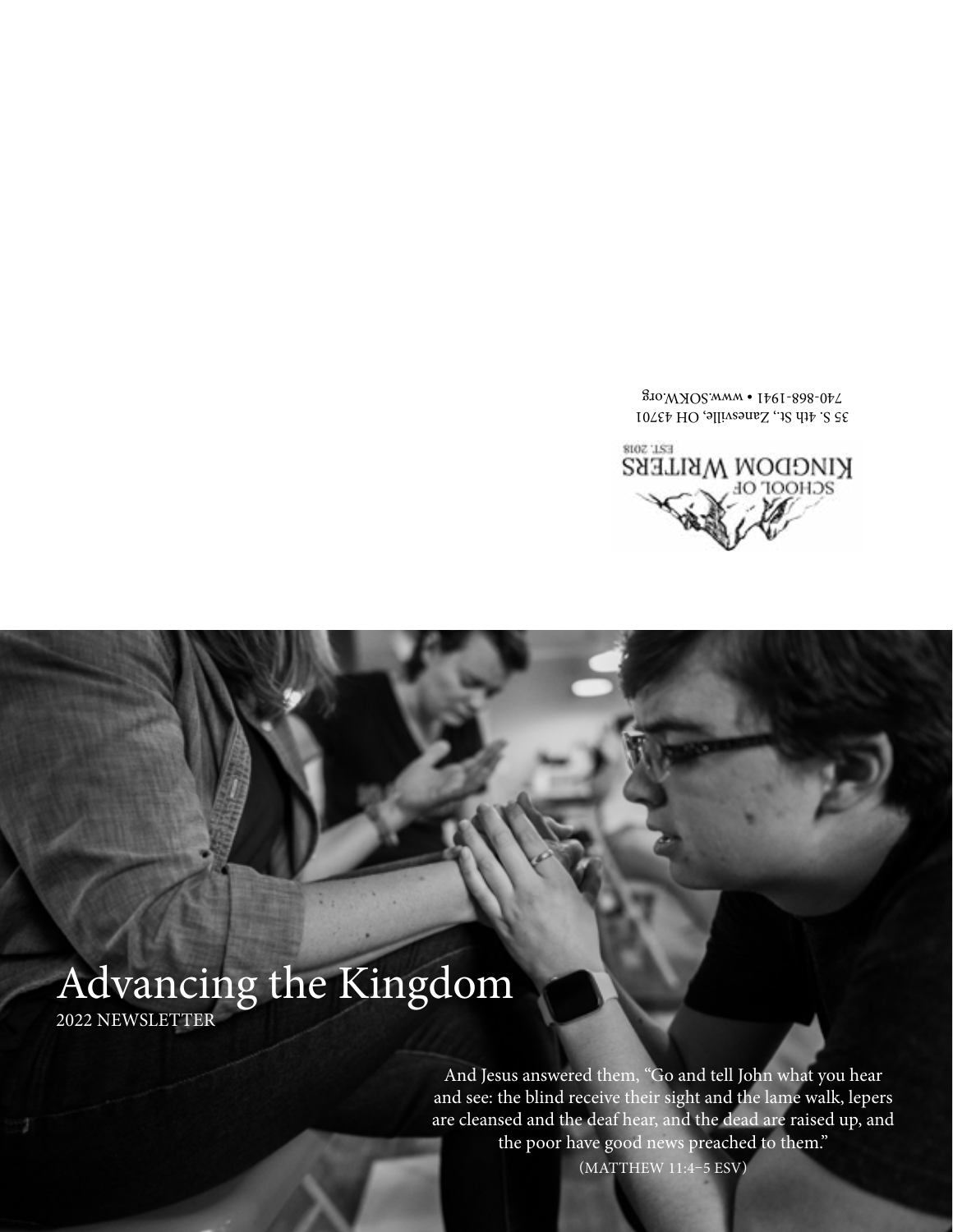#### A word from our founder, Brad Pauquette January 20, 2022

Happy New Year!

It's a wonderful time to be a Christian.

Heaven is advancing on the earth. The darkness recoils, evil is being exposed, God is working powerfully. We are living in an era when there is no longer any value to being a fake Christian.

Despite the ongoing global hardships, this has been an amazing year for the School of Kingdom Writers. Our full-time students have arrived and the gospel is reaching farther than ever before.

Our students are connecting powerfully with the Holy Spirit, and more and more Kingdom content is flooding the media. I reflect on the words of Jesus to the disciples of John the Baptist when they asked Jesus if he was the Christ. He said, "Go and tell John what you hear and see..." We haven't raised any dead or healed the blind (yet), but the fruits of the Spirit are on display, we regularly see the sick and injured recover, demons recoil, and the Kingdom of God is being proclaimed in the darkness.





For three years we labored on faith and theory, trusting that this ministry would work. As our full-time students are now in house, let me tell you how relieving it is to see that we did not labor in vain!

A big question we received, even before COVID, was "Why not just do it online?" In an age of digital learning, that's a valid question. But when we received this plan from the Lord, we felt strongly that in-person experience was a really critical component.

Now we're seeing why. The spiritual transformation that's happening among our full-time students is absolutely stunning. God is changing their lives, their expectations, and even their health. The Holy Spirit moves however He pleases, but there are just some things that happen best in person.

Our students are learning and growing, and they're also thriving in full-time, life-on-life community with one another.

To the credit of those who urged us to focus online, we have digitized our part-time program, and we now offer the full *Arche Year* curriculum on-demand at KingdomWritersGuild.org along with other classes and resources. We've seen really cool results through this community of believers from around the globe.

I'm amazed by the way God continues to move. But we do have some challenges. Fundraising is chief among them.

Here's what I know: God has always cared for us. We always have what we need exactly when we need it. We're going to need more space and support staff for our larger student body next year, so I know that God will provide what we need, one way or another.

We'll continue to be patient and faithful, and press forward.

God is on the move. The darkness is falling. The Kingdom is advancing. It's an amazing time in history to be a Christian!

Thank you for sharing in this ministry with us. It's an honor and a privilege to labor alongside of you in the Kingdom.

adoquitte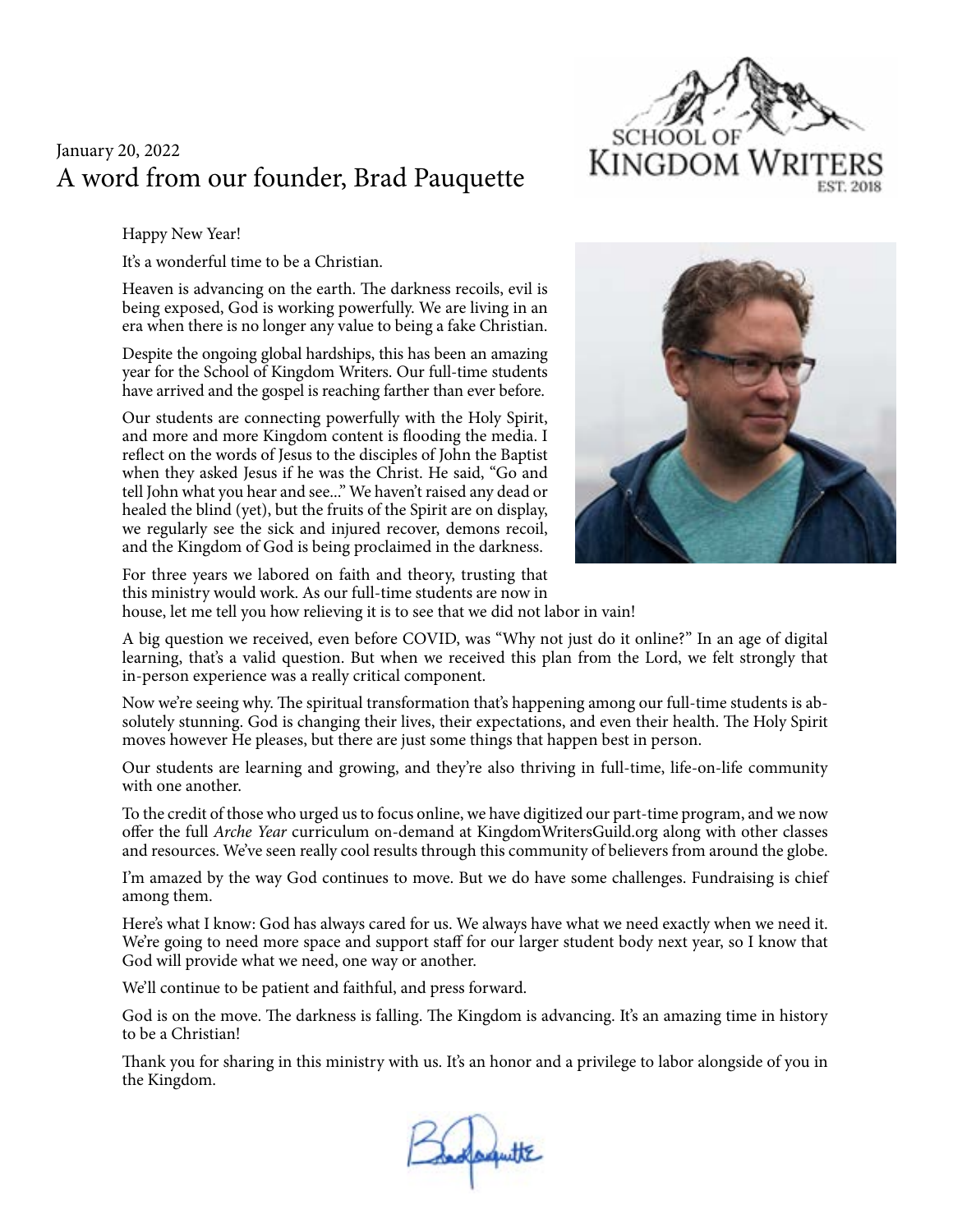# MEET OUR FULL-TIME STUDENTS



These students said yes. And that's just as important as Melissa and me saying yes.

These four students are just the beginning! You would not believe the amazing transformations we've seen in just the first 18 weeks! God is at work in their lives, they are committed to taking the gospel to America, and God has more! There is an army rising up and saying "No more!" to the American media. These four brave women are leading the charge.

If you've been following us for a while, you've seen some of the spiritual warfare that we've faced. These students are not immune to that. They need your prayer support and encouragement just as much as Melissa and I do.



#### Anya Israel

Anya joins us from Wichita, Kansas. Growing up in an Air Force family and the oldest of eight children has given Anya a unique perspective on the world.

She completed some traditional college before changing directions to attend the School of Kingdom Writers. God is moving in her life to expand her understanding of His real-time redemptive power.

Follow her journey at AnyaIsrael.com.

#### Leanna Hampton

Leanna Hampton began our program by commuting about an hour from New Albany, Ohio, but has since moved to Zanesville to be a part of our community full time!

Leanna left a hard-earned and successful career as a librarian with the Columbus Metropolitan Library to pursue the gifts the Lord has given her. Along the way, God has been restoring her, guiding her, and teaching her so much about His infinite goodness!



Follow her journey at LeannaHampton.com.



#### Michaylah Malone

Michaylah moved to Zanesville from Paris, Texas, to attend our program.

With a degree and career in graphic design, Michaylah has placed it all on the line to follow the Lord's leading and pursue a new career in writing.

She is a talented writer with an amazing emotional depth to share with her readers. Follow her journey at MichaylahMalone.com.

#### Thirzah Griffioen

Thirzah is fresh out of high school. She left her home and family behind in Bryans Road, Maryland, to attend the School of Kingdom Writers full time.

Thirzah loves story and the craft of writing more than anyone we've ever met. She's passionate about telling amazing stories.

It's incredible to watch her connect with Jesus in new ways and to watch as she explores her new life as an adult in a new city.



Follow her journey at ThirzahWrites.com.